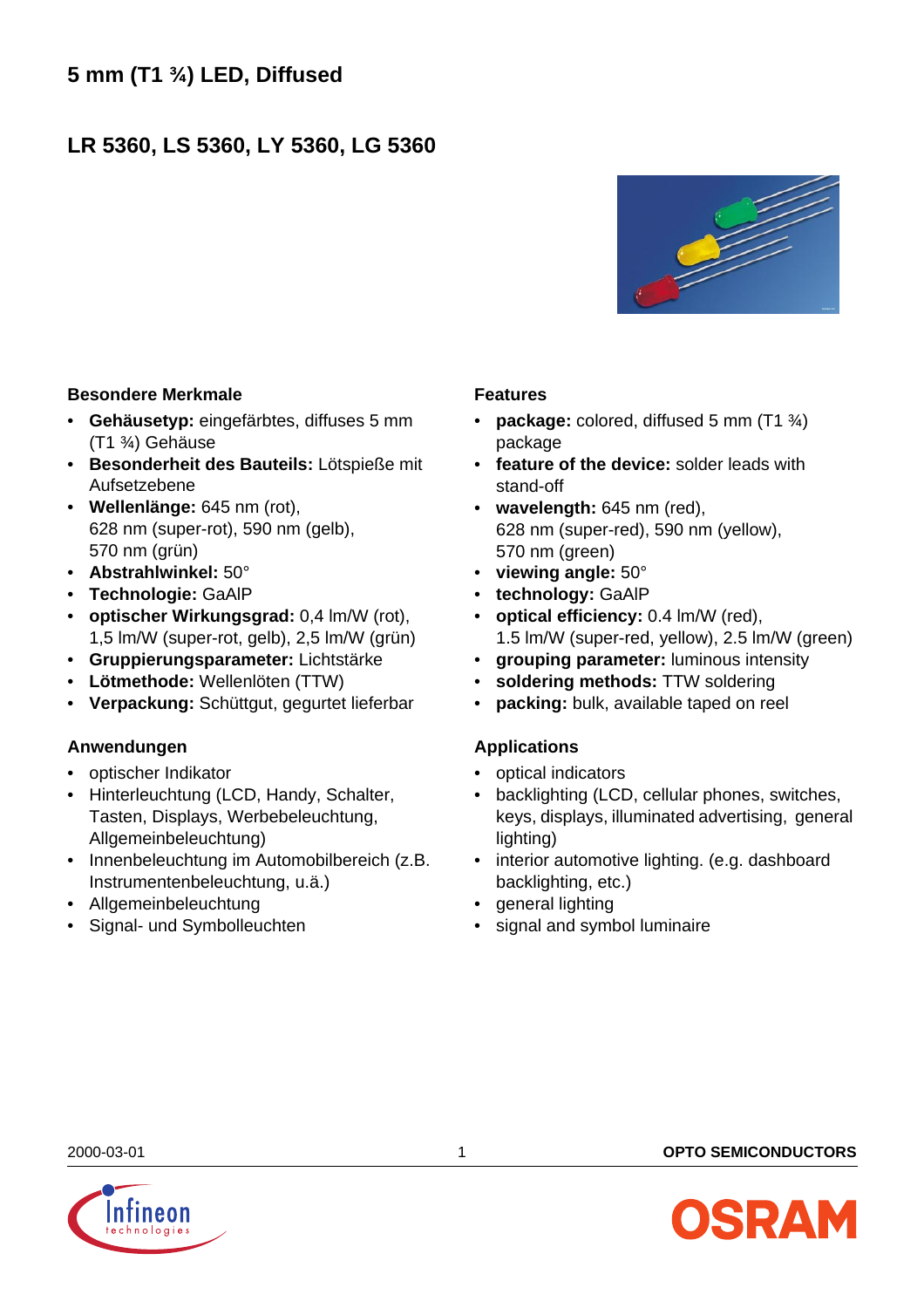| <b>Typ</b>                                                             | <b>Emissions-</b><br>farbe         | Gehäuse-<br>farbe          | Lichtstärke                                                            | Lichtstrom                                                                | <b>Bestellnummer</b>                                                         |
|------------------------------------------------------------------------|------------------------------------|----------------------------|------------------------------------------------------------------------|---------------------------------------------------------------------------|------------------------------------------------------------------------------|
| <b>Type</b>                                                            | <b>Color of</b><br><b>Emission</b> | <b>Color of</b><br>Package | <b>Luminous</b><br><b>Intensity</b><br>$IF$ = 10 mA<br>$I_{\nu}$ (mcd) | <b>Luminous</b><br><b>Flux</b><br>$I_{\rm F}$ = 10 mA<br>$\Phi_{V}$ (mlm) | <b>Ordering Code</b>                                                         |
| LR 5360-DG<br>LR 5360-F<br>LR 5360-G<br>LR 5360-FJ                     | red                                | red diffused               | 0.452.80<br>1.12 1.80<br>1.80 2.80<br>1.127.10                         | 4 (typ.)<br>3 (typ.)<br>5 (typ.)<br>6 (typ.)                              | Q62703-Q1376<br>Q62703-Q1377<br>Q62703-Q1378<br>Q62703-Q1379                 |
| <b>LS 5360-HL</b><br>LS 5360-J<br>LS 5360-K<br>LS 5360-L<br>LS 5360-JM | super-red                          | red diffused               | 2.8018.00<br>4.50  7.10<br>7.10  11.20<br>11.20  18.00<br>4.50  28.00  | 35 (typ.)<br>20 (typ.)<br>30 (typ.)<br>50 (typ.)<br>60 (typ.)             | Q62703-Q1380<br>Q62703-Q1744<br>Q62703-Q1381<br>Q62703-Q1382<br>Q62703-Q3224 |
| LY 5360-HL<br>LY 5360-J<br>LY 5360-K<br>LY 5360-L<br>LY 5360-JM        | yellow                             | yellow diffused            | 2.8018.00<br>4.50  7.10<br>7.1011.20<br>11.20  18.00<br>4.50  28.00    | 35 (typ.)<br>20 (typ.)<br>30 (typ.)<br>50 (typ.)<br>60 (typ.)             | Q62703-Q2000<br>Q62703-Q1386<br>Q62703-Q2001<br>Q62703-Q2404<br>Q62703-Q1387 |
| LG 5360-GK<br>LG 5360-H<br>LG 5360-J<br>LG 5360-K<br>LG 5360-HL        | green                              | green diffused             | 1.80  11.20<br>2.80  4.50<br>4.50  7.10<br>7.10  11.20<br>2.80  18.00  | 20 (typ.)<br>12 (typ.)<br>20 (typ.)<br>30 (typ.)<br>50 (typ.)             | Q62703-Q1391<br>Q62703-Q1390<br>Q62703-Q1866<br>Q62703-Q2012<br>Q62703-Q3188 |

Helligkeitswerte werden mit einer Stromeinprägedauer von 25 ms und einer Genauigkeit von ±11 % ermittelt.

Luminous intensity is tested at a current pulse duration of 25 ms and an accuracy of ±11 %.



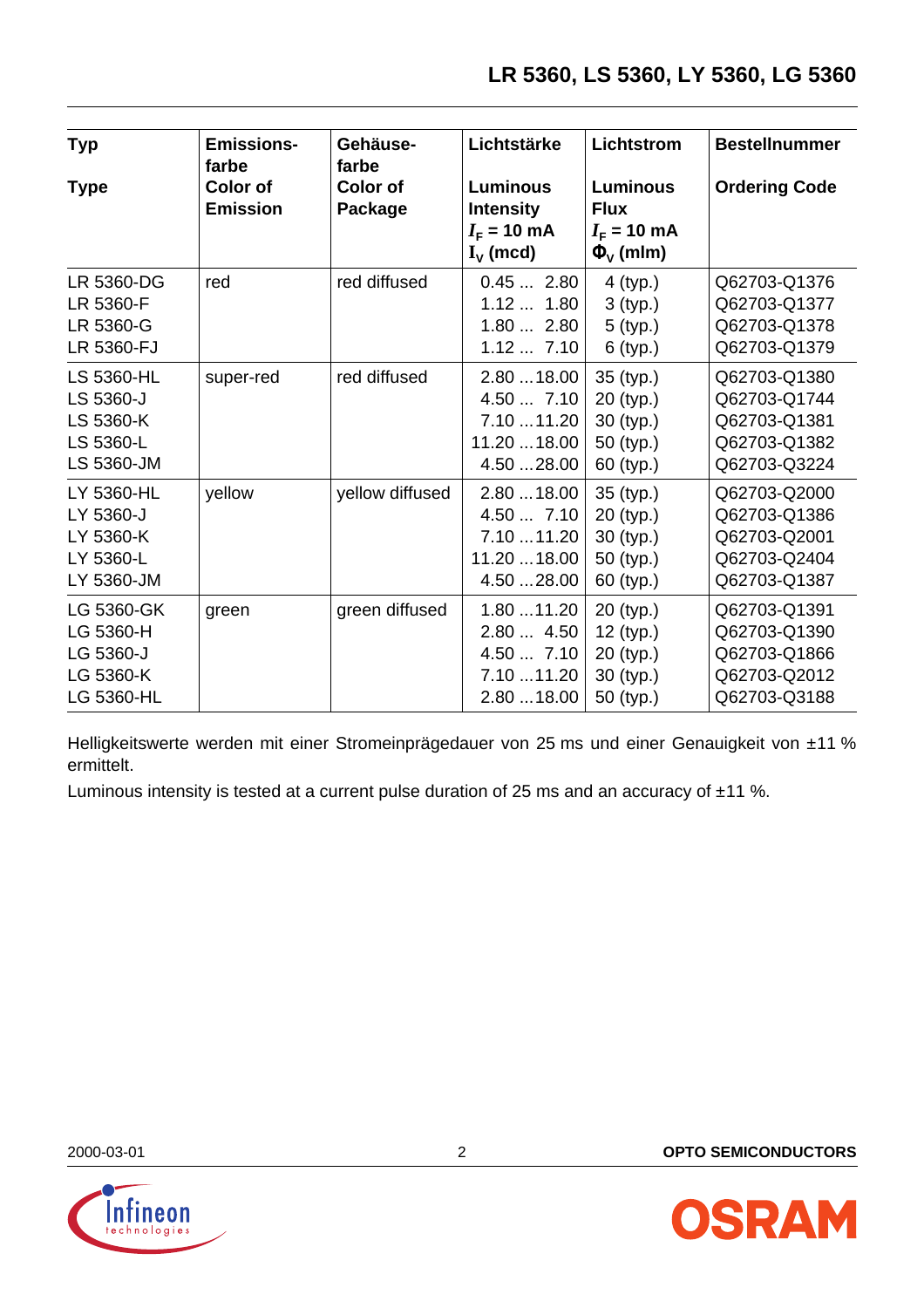# **Grenzwerte Maximum Ratings**

| <b>Bezeichnung</b><br><b>Parameter</b>                                                                                                                                                                      | <b>Symbol</b><br><b>Symbol</b>           | <b>Wert</b><br><b>Value</b> | <b>Einheit</b><br><b>Unit</b> |                 |
|-------------------------------------------------------------------------------------------------------------------------------------------------------------------------------------------------------------|------------------------------------------|-----------------------------|-------------------------------|-----------------|
|                                                                                                                                                                                                             |                                          | <b>LR</b>                   | LS, LY, LG                    |                 |
| Betriebstemperatur<br>Operating temperature range                                                                                                                                                           | $T_{\rm op}$                             |                             | $-55+100$                     | $\rm ^{\circ}C$ |
| Lagertemperatur<br>Storage temperature range                                                                                                                                                                | $T_{\rm stg}$                            | $-55+100$                   |                               | $\rm ^{\circ}C$ |
| Sperrschichttemperatur<br>Junction temperature                                                                                                                                                              | $T_{\rm i}$                              |                             | $+100$                        | $\rm ^{\circ}C$ |
| Durchlaßstrom<br>Forward current                                                                                                                                                                            | $I_{\rm F}$                              | 45                          | 40                            | mA              |
| <b>Stoßstrom</b><br>Surge current<br>$t \le 10$ µs, $D = 0.005$                                                                                                                                             | $I_{\text{FM}}$                          | 0.5                         |                               | A               |
| Sperrspannung<br>Reverse voltage                                                                                                                                                                            | $V_{\rm R}$                              | 5                           |                               | $\vee$          |
| Leistungsaufnahme<br>Power dissipation<br>$T_A \leq 25$ °C                                                                                                                                                  | $P_{\text{tot}}$                         | 95                          | 130                           | mW              |
| Wärmewiderstand<br>Thermal resistance<br>Sperrschicht/Umgebung<br>Junction/ambient<br>Sperrschicht/Lötpad                                                                                                   | $R_{\text{th JA}}$<br>$R_{\text{th JS}}$ | 400<br>180                  |                               | K/W<br>K/W      |
| Junction/solder point<br>Montage auf PC-Board FR 4 (Padgröße $\geq$ 16 mm <sup>2</sup> )<br>mounted on PC board FR 4 (pad size $\geq$ 16 mm <sup>2</sup> )<br>Minimale Beinchenlänge<br>Minimum lead length |                                          |                             |                               |                 |



2000-03-01 3 **OPTO SEMICONDUCTORS**

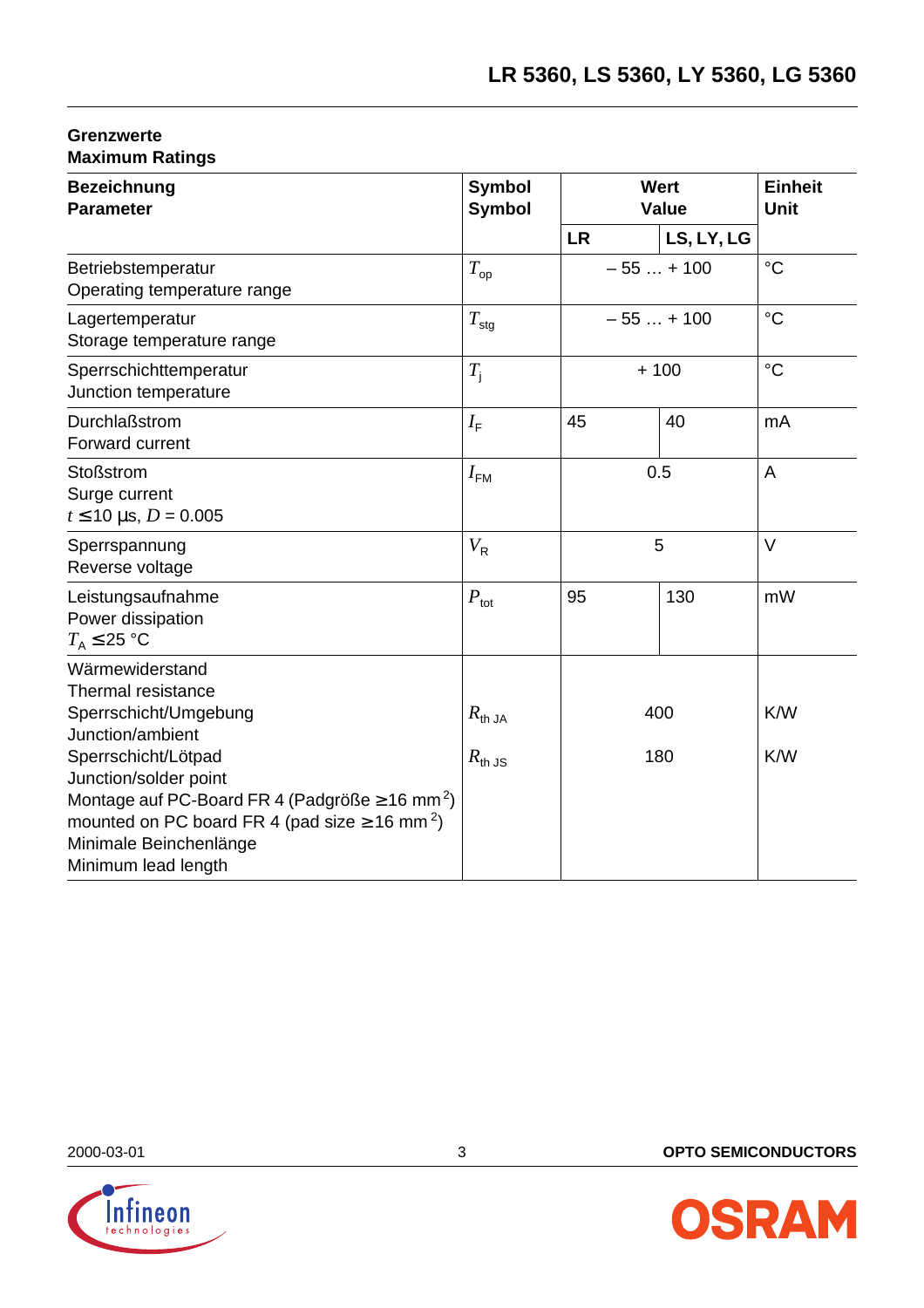#### **Kennwerte**  $(T_A = 25 \text{ }^{\circ}\text{C})$ **Characteristics**

| <b>Bezeichnung</b><br><b>Parameter</b>                                                                                        |                  | <b>Symbol</b><br><b>Symbol</b>       |            | Wert       | Value      |            | <b>Einheit</b><br><b>Unit</b> |
|-------------------------------------------------------------------------------------------------------------------------------|------------------|--------------------------------------|------------|------------|------------|------------|-------------------------------|
|                                                                                                                               |                  |                                      | LR         | <b>LS</b>  | LY         | LG         |                               |
| Wellenlänge des emittierten Lichtes<br>Wavelength at peak emission<br>$I_F$ = 10 mA                                           | (typ.)           | $\lambda_{\mathsf{peak}}$            | 660        | 635        | 586        | 565        | nm                            |
| Dominantwellenlänge<br>Dominant wavelength<br>$I_F = 10 \text{ mA}$                                                           | (typ.)           | $\lambda_{\text{dom}}$               | 645        | 628        | 590        | 570        | nm                            |
| Spektrale Bandbreite bei 50 % I <sub>rel max</sub><br>Spectral bandwidth at 50 % $I_{rel\,max}$<br>$I_F = 10 \text{ mA}$      | (typ.)           | Δλ                                   | 35         | 45         | 45         | 25         | nm                            |
| Abstrahlwinkel bei 50 % $I_{\vee}$ (Vollwinkel)<br>Viewing angle at 50 % $I_V$                                                | (typ.)           | $2\varphi$                           | 50         | 50         | 50         | 50         | Grad<br>deg.                  |
| Durchlaßspannung<br>Forward voltage<br>$I_{\rm F}$ = 10 mA                                                                    | (typ.)<br>(max.) | $V_{\text{F}}$<br>$V_{\rm F}$        | 1.6<br>2.0 | 2.0<br>2.6 | 2.0<br>2.6 | 2.0<br>2.6 | $\vee$<br>V                   |
| Sperrstrom<br>Reverse current<br>$V_R = 5 V$                                                                                  | (typ.)<br>(max.) | $I_{\mathsf{R}}$<br>$I_{\mathsf{R}}$ | 0.01<br>10 | 0.01<br>10 | 0.01<br>10 | 0.01<br>10 | μA<br>μA                      |
| Temperaturkoeffizient von $\lambda_{\rm peak}$<br>Temperature coefficient of $\lambda_{\text{peak}}$<br>$I_F = 10 \text{ mA}$ | (typ.)           | $TC_{\lambda \rm peak}$              | 0.03       | 0.11       | 0.10       | 0.11       | nm/K                          |
| Temperaturkoeffizient von $\lambda_{\text{dom}}$<br>Temperature coefficient of $\lambda_{\text{dom}}$<br>$I_F = 10$ mA        | (typ.)           | $TC_{\lambda$ dom                    | 0.06       | 0.07       | 0.07       | 0.07       | nm/K                          |
| Temperaturkoeffizient von $V_F$<br>Temperature coefficient of $V_F$<br>$I_F$ = 10 mA                                          | (typ.)           | $TC_{V}$                             | $-1.4$     | $-1.9$     | $-1.9$     | $-1.4$     | mV/K                          |
| Optischer Wirkungsgrad<br>Optical efficiency<br>$I_F = 10 \text{ mA}$                                                         | (typ.)           | $\eta_{\text{opt}}$                  | 0.4        | 1.5        | 1.5        | 2.5        | Im/W                          |



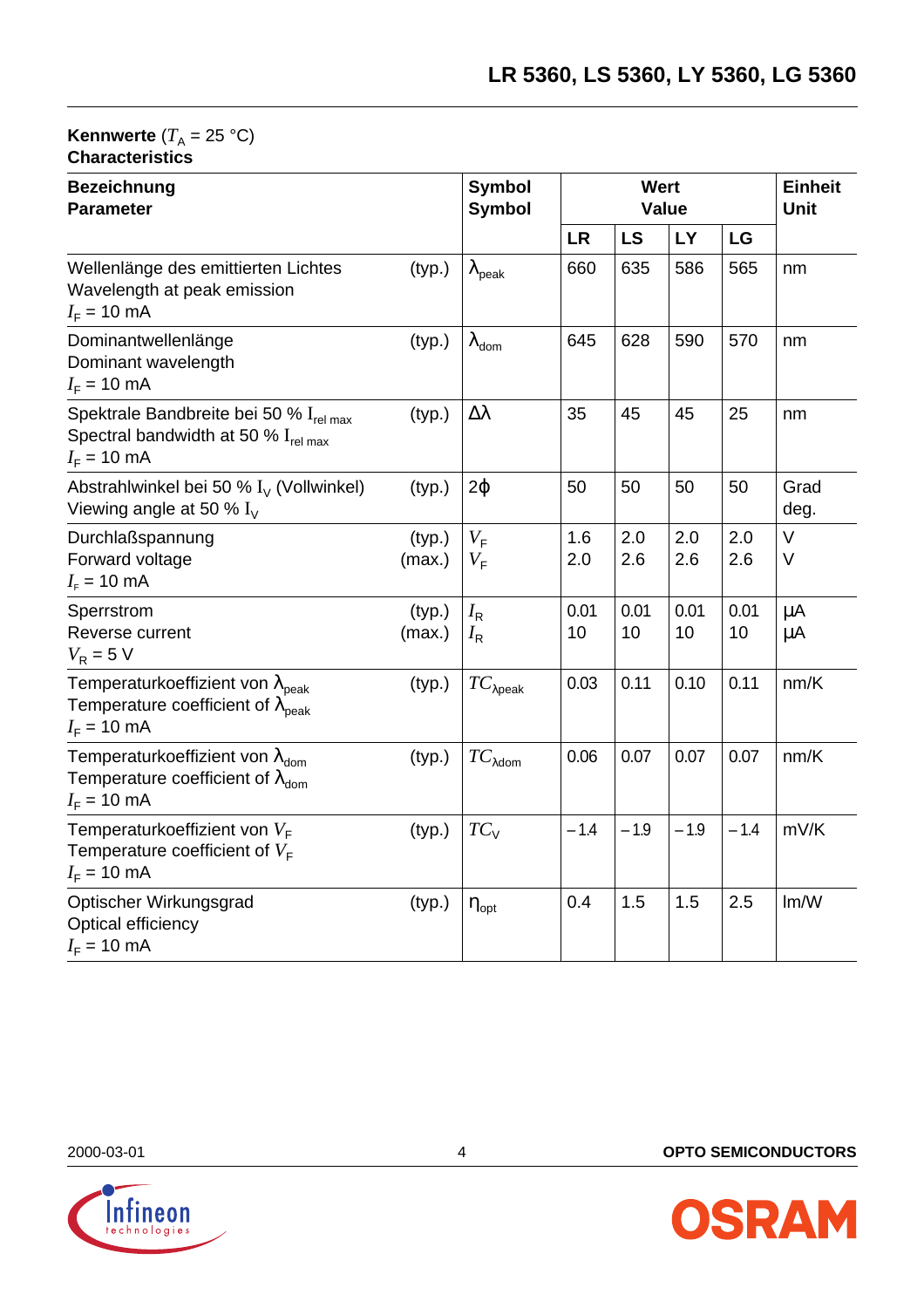# **Relative spektrale Emission**  $I_{rel} = f(\lambda)$ ,  $T_A = 25 °C$ ,  $I_F = 10 mA$ **Relative Spectral Emission**

 $V(\lambda)$  = spektrale Augenempfindlichkeit Standard eye response curve







#### 2000-03-01 5 **OPTO SEMICONDUCTORS**



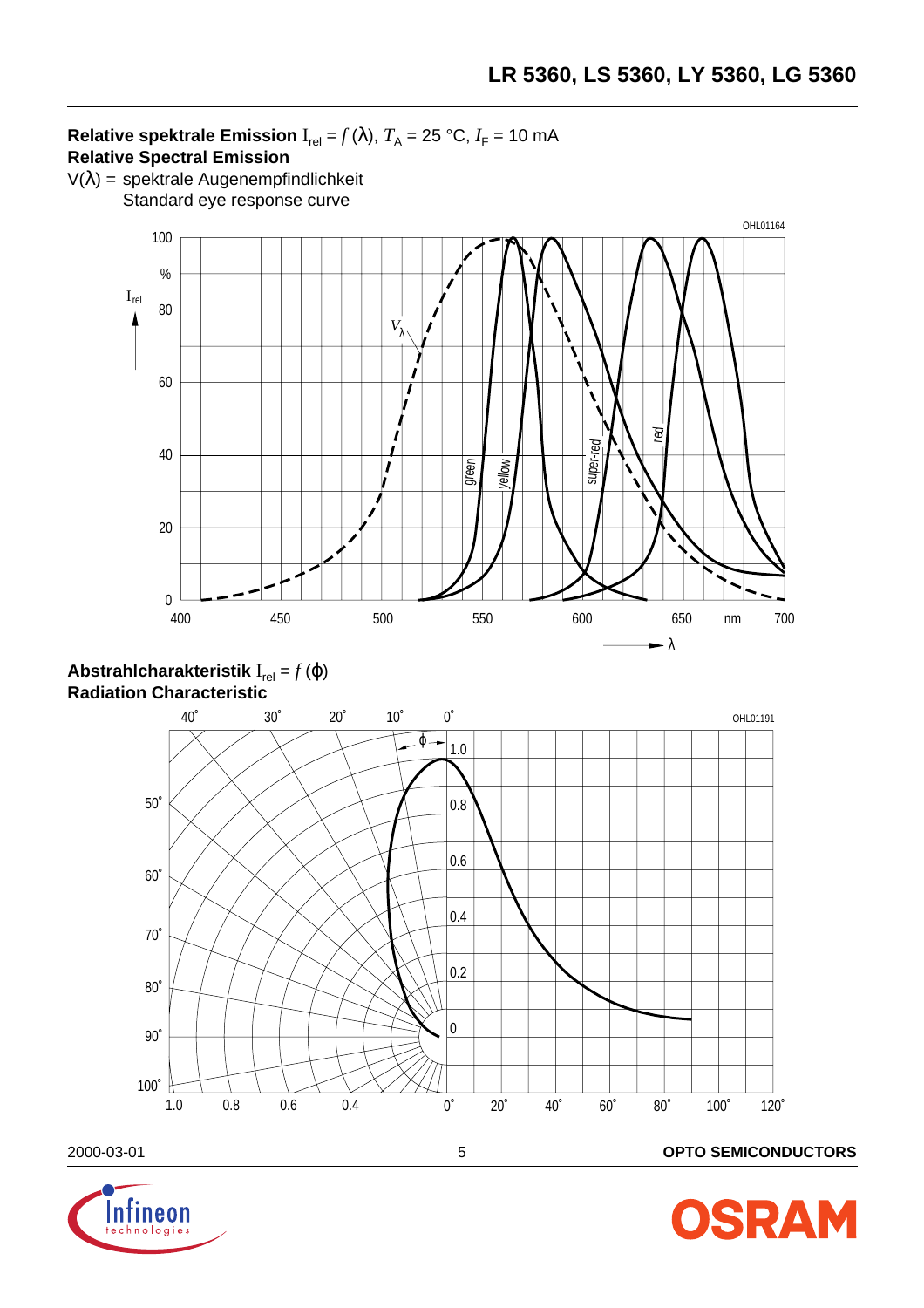

**Maximal zulässiger Durchlaßstrom**  $I_F = f(T)$ **Max. Permissible Forward Current LS, LY, LG**



**Relative Lichtstärke**  $I_V/I_{V(10 \text{ mA})} = f(I_F)$ **Relative Luminous Intensity**



**Maximal zulässiger Durchlaßstrom**  $I_F = f(T)$ **Max. Permissible Forward Current LR**



2000-03-01 6 **OPTO SEMICONDUCTORS**



**SRAM**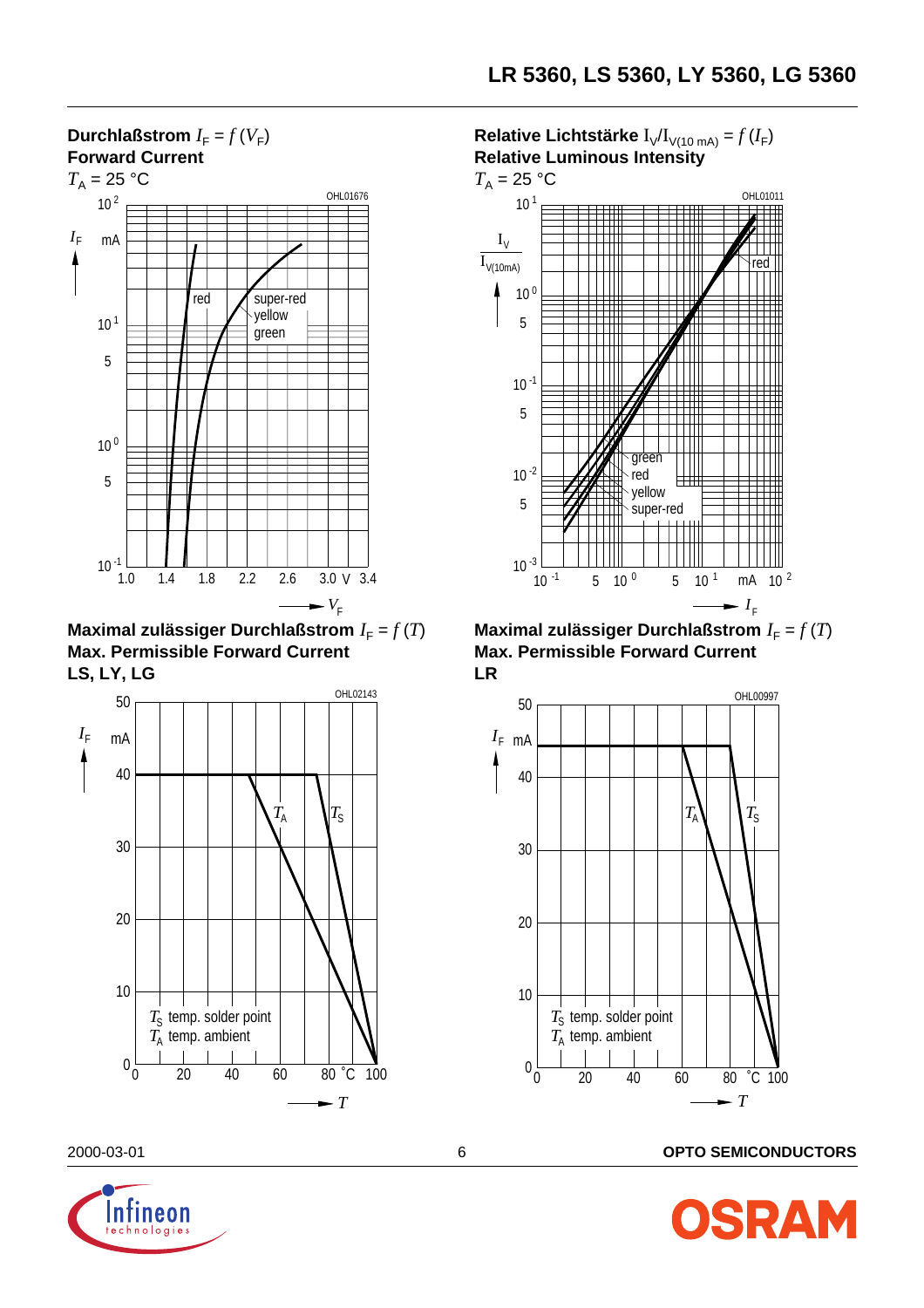

**Zulässige Impulsbelastbarkeit**  $I_F = f(t_0)$ **Permissible Pulse Handling Capability**





2000-03-01 7 **OPTO SEMICONDUCTORS**

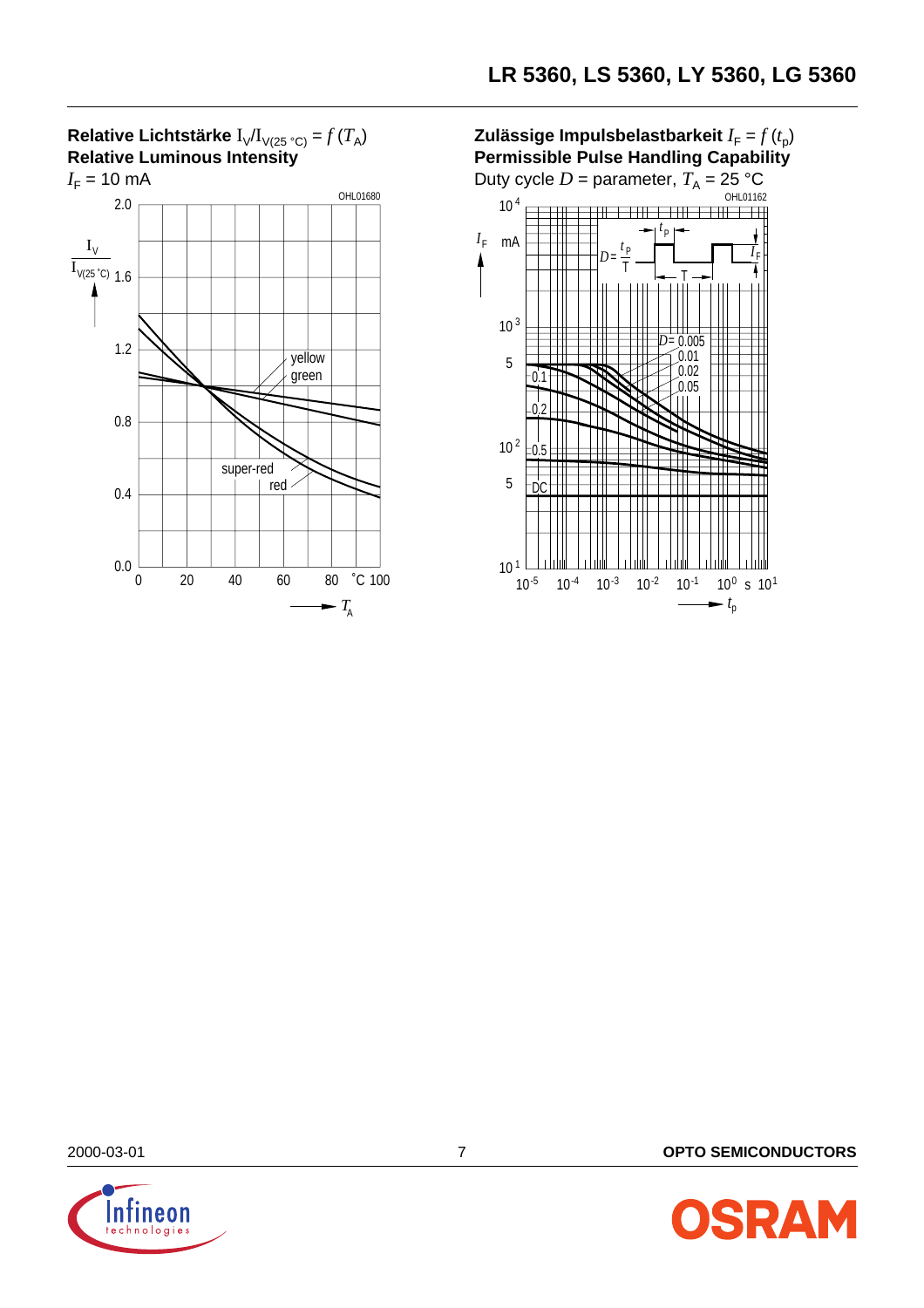# **Maßzeichnung Package Outlines**



Maße werden wie folgt angegeben: mm (inch) / Dimensions are specified as follows: mm (inch).

| Kathodenkennung:                 | kürzerer Lötspieß |
|----------------------------------|-------------------|
| <b>Cathode mark:</b>             | short solder lead |
| Gewicht / Approx. weight: 0.35 g |                   |



2000-03-01 8 **OPTO SEMICONDUCTORS**